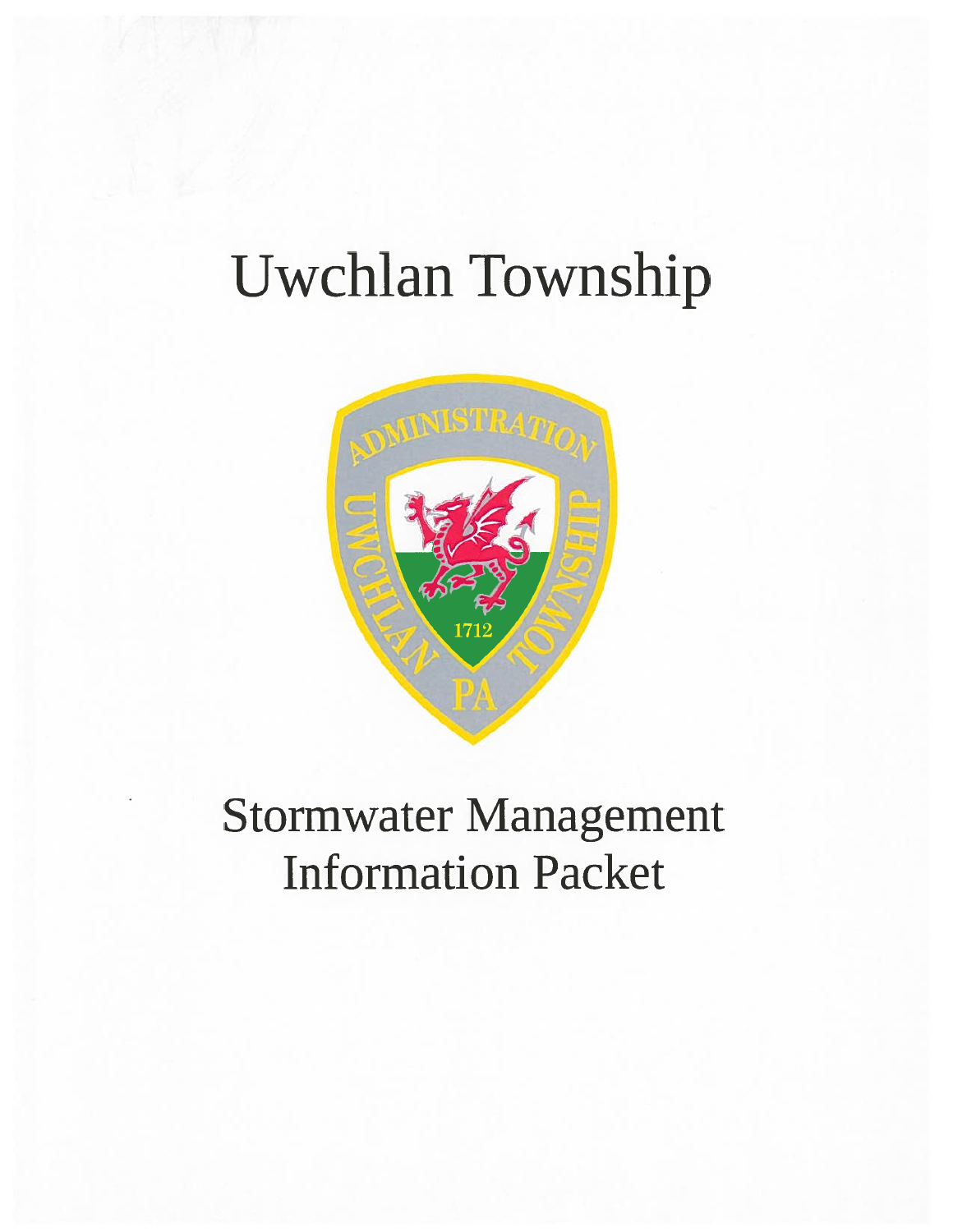#### UWCHLAN TOWNSHIP STORMWATER MANAGEMENT PERMIT APPLICATION PACKAGE

#### Regulations:

The Pennsylvania Stormwater Management Act of 1978 (PA Act 167) requires counties to prepare stormwater managemen<sup>t</sup> <sup>p</sup>lans for all watersheds within the county. Chester County prepared the County wide Act 167 Stormwater Management Plan (approved July 2, 2013 by the Pennsylvania Department of Environmental Protection (PA DEP)). PA DEP, through Act 167, required that all Chester County municipalities adopt the ordinance requirements included in the Plan. Uwchlan Township adopted the County's model ordinance, Uwchlan Township's Stormwater Management Ordinance, on 12-9-2013 by Ord. No. 2013-07.

#### Purpose:

The Purpose of the Township's Stormwater Management (SWM) Ordinance requirements is to protect public health, safety and general welfare, property and water quality by implementing drainage and stormwater managemen<sup>t</sup> practices, criteria, and provisions for land development, construction and earth disturbance activities.

#### Applicability:

All Regulated Activities, which includes any earth disturbance activity or any activity that involves the alteration or development of land in <sup>a</sup> manner that may affect stormwater runoff, shall be subjected to the regulations of the Township's Stormwater Management Ordinance. This includes all land development and redevelopment projects, and building / grading permit projects.

General Exemptions (refer to Chapter 214-6 of the Ordinance for additional information):

- • Regulated Activities that involve less than 400 square feet of proposed impervious surfaces and less than 5,000 square feet of earth disturbance are exempt. Proposed impervious surfaces include all new, additional and replacement impervious surfaces.
- • Additional exemptions include:
	- <sup>o</sup> In-place replacement of residential dwelling unit (the replacement in the exact footprint of an existing one- or two-family dwelling unit).
	- <sup>o</sup> In-place replacement, repair, or maintenance of residential impervious surfaces (the replacement of existing residential patios, decks, driveways, poois, garages, and/or sidewalks that are accessory to an existing one- or two-family dwelling unit in the exact footprint of the existing impervious surface).

#### Additional Requirements:

#### Phased and incremental project requirements

Starting January 2014, any Regulated Activity that is to take place incrementally, or occurs in sequential projects on the same property, shall be subject to regulation of the SWM Ordinance if the cumulative proposed impervious surface or earth disturbance exceeds the corresponding threshold for exemption.

Example: If, after January 2014, <sup>a</sup> property owner proposes construction of <sup>a</sup> 300 square-foot garage, that project would be exempted from the requirements of the Ordinance. If, at <sup>a</sup> later date, an applicant proposes to construct <sup>a</sup> 900 square-foot room addition on the same property, the applicant would then be required to implement the stormwater managemen<sup>t</sup> and plan submission requirements of the Ordinance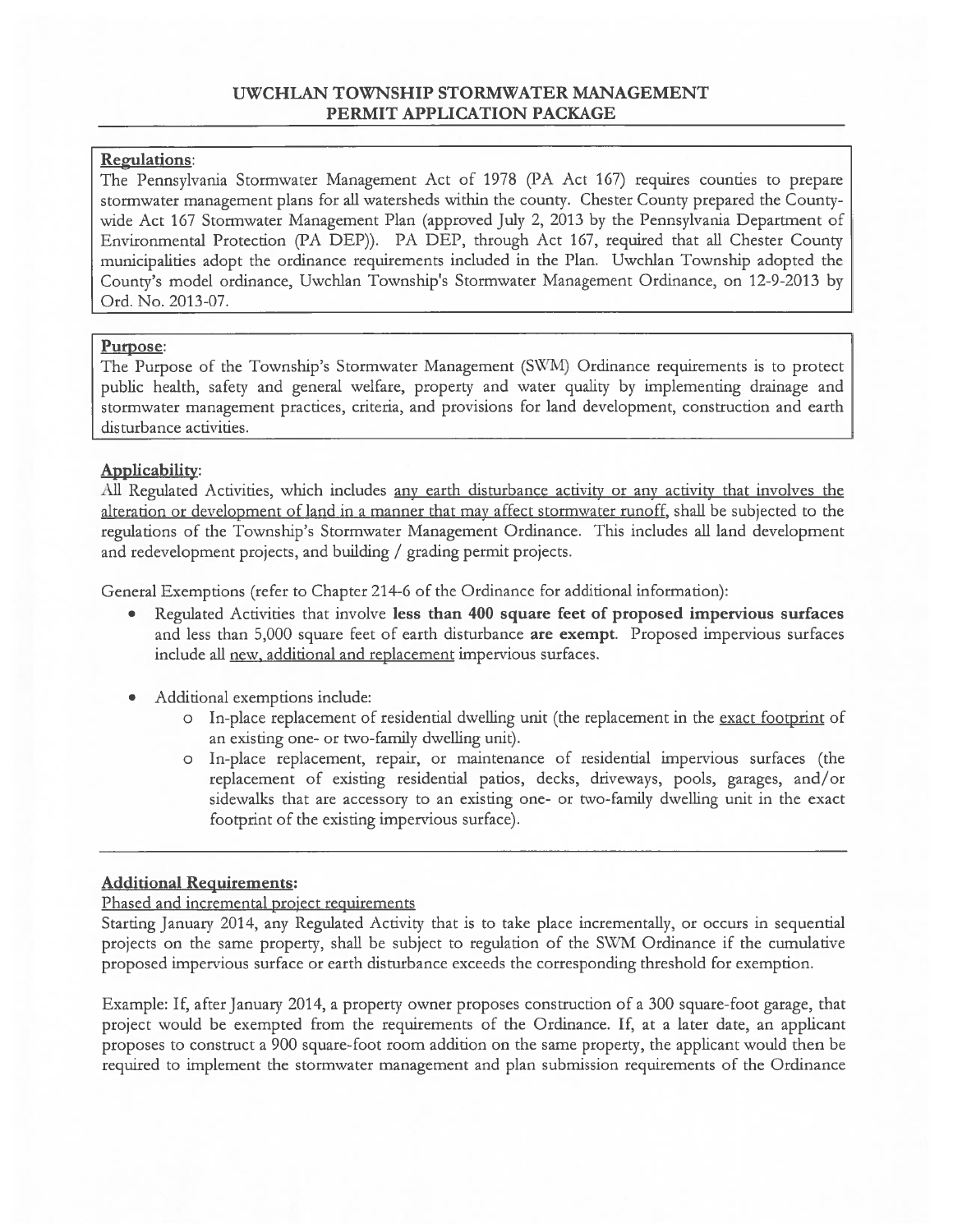for the cumulative total of 1,200 square feet of additional impervious surface added to the property since January 2014.

#### Modified requirements for small projects — Simplified Approach

Regulated Activities that involve 400 square feet to iess than 1,000 square feet of proposed impervious surfaces and less than 5,000 square feet of proposed earth disturbance may apply the modified requirements presented in the "Simplified Approach to Stormwater Management for Small Projects" — Appendix A of the SWM Ordinance.



\* Proposed impervious surfaces include all new, additional and replacement impervious surfaces.

#### Operation and Maintenance (O&M) Requirements

Continuing operations and maintenance of all permanen<sup>t</sup> stormwater facilities is required for all projects. The following shall be required to be submitted to the Township for review and approval:

- •Operation and Maintenance Plans detailing the O&M requirements
- O&M Agreement

The O&M Plan and executed Agreement shall be recorded at the Chester County Recorder of Deeds by the property owner as <sup>a</sup> restrictive covenant that runs with the land and shall be binding upon the landowner and any heirs or future owners.

O&M Agreements are required for all projects (Simplified Approach and Full SWM design projects). Sample agreements arc provided in the Township SWM Ordinance.

The Township or Township representatives shall have the Right to Enter the property to inspect the implementation, condition, or operation and maintenance of all erosion and sediment controls and permanen<sup>t</sup> stormwater facilities.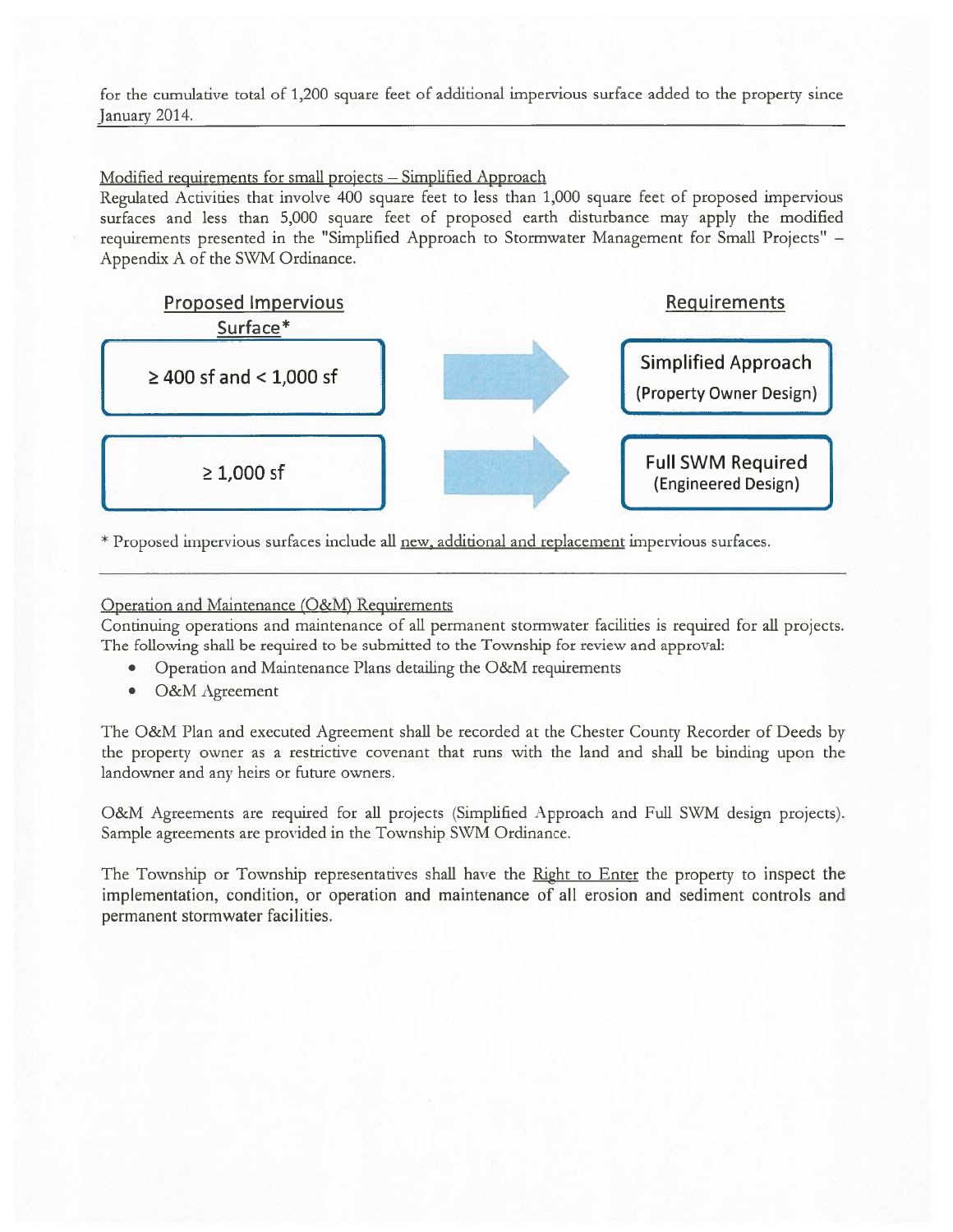#### UWCHLAN TOWNSHIP STORMWATER MANAGEMENT SIMPLIFIED APPROACH SUMMARY

Refer to Appendix A of the Uwchlan Township's Stormwater Management Ordinance - Ord. No. 2013-07 for complete details related to the Simplified Approach.

Small projects with less than 1,000 square feet of Proposed Impervious Surfaces and with less than 5,000 square feet of proposed Earth Disturbance may apply the "Simplified Approach to Stormwater Management for Small Projects" (Simplified Approach).

- • Only projects that meet the above size thresholds may use this Simplified Approach and are then not required to submit <sup>a</sup> formal Stormwater Management Site plan to the Municipality. However, these projects are still required to address water quality and infiltration requirements as outlined in Appendix A of the Ordinance.
- • Any project with more than 999 square feet of Proposed Impervious Surface or more than 4,999 square feet of proposed Earth Disturbance can NOT apply this Simplified Approach.
- • The Applicant should first review the planned project with the Township staff prior to initiating the Simplified Approach to confirm the following:
	- <sup>o</sup> That the proposed project is not otherwise exemp<sup>t</sup> from the stormwater managemen<sup>t</sup> control and the engineered Stormwater Management Site Plan requirements of the Township's Stormwater Management Ordinance;
	- <sup>o</sup> That the proposed project is eligible to use this Simplified Approach;
	- <sup>o</sup> To determine which components of the proposed project must be included in the calculation of "impervious surfaces (areas)"; and,
	- <sup>o</sup> Whether any local conditions are known to the Township that would preclude the use of any of the techniques included in this Simplified Approach.

#### Submittal and Approval Requirements:

Use of the Simplified Approach requires:

- • The applicant to submit the following to Uwchlan Township for review and approval prior to beginning construction:
	- <sup>o</sup> Site Plan & Design. A Simplified Stormwater Management Site Plan (i.e. sketch plan) showing compliance with the required stormwater design (the first 1-inch of rainfall runoff from Proposed Impervious Surfaces must be captured and removed on the applicant's property).
	- <sup>o</sup> Agreement. A completed, signed and notarized "Simplified Operation. Maintenance and Inspection Plan and Agreement".
- •After approval of the Plan, Agreement and Design, the applicant must record the above referenced Plan and Agreement at the Chester County Office of the Recorder of Deeds.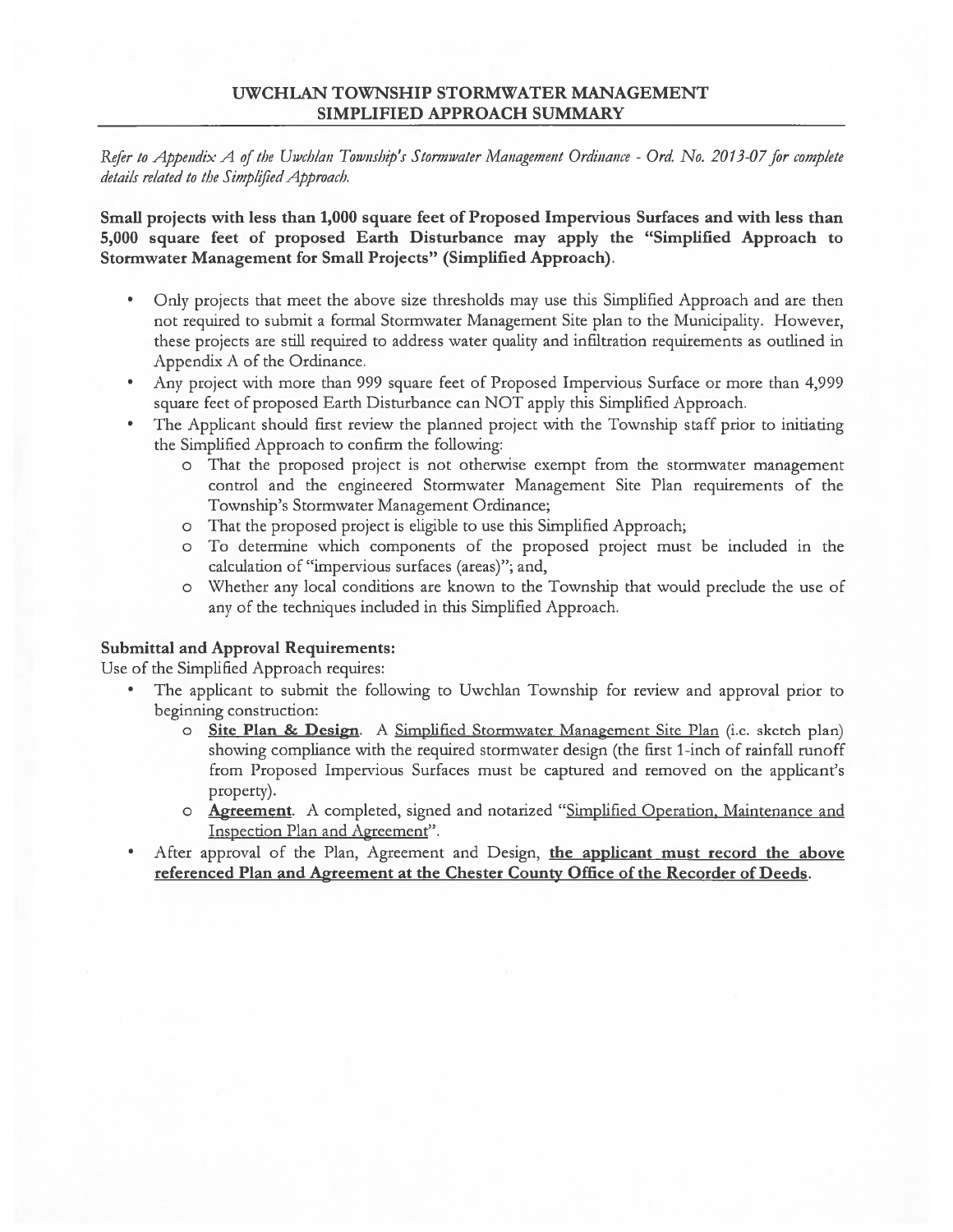#### Uwchlan Township Stormwater Management

#### Recharge Bed Sizing Worksheet

| New Impervious Coverage | Required Volume of Bed | <b>Typical Bed Sizing</b>                      |  |  |  |  |  |  |
|-------------------------|------------------------|------------------------------------------------|--|--|--|--|--|--|
| (square feet)           | (cubic feet)           | Width<br>Length<br>Depth                       |  |  |  |  |  |  |
|                         |                        |                                                |  |  |  |  |  |  |
| 400                     | 83                     | 5'4"<br>5'4"<br>$x \quad 3'$<br>$\mathsf{X}$   |  |  |  |  |  |  |
|                         |                        |                                                |  |  |  |  |  |  |
| 500                     | 104                    | 5'11"<br>$x \quad 5'11"$<br>$x \quad 3'$       |  |  |  |  |  |  |
|                         |                        |                                                |  |  |  |  |  |  |
| 600                     | 125                    | 6'6"<br>$x \quad 3'$<br>6'6"<br>$\mathsf{X}$   |  |  |  |  |  |  |
|                         |                        |                                                |  |  |  |  |  |  |
| 700                     | 146                    | 7 <sup>1</sup><br>x 7' x 3'                    |  |  |  |  |  |  |
|                         |                        |                                                |  |  |  |  |  |  |
| 800                     | 167                    | 7'6''<br>7'6''<br>$x \quad 3'$<br>$\mathsf{X}$ |  |  |  |  |  |  |
|                         |                        |                                                |  |  |  |  |  |  |
| 900                     | 187                    | 7'11"<br>$x \quad 7'11"$<br>$x \quad 3'$       |  |  |  |  |  |  |
|                         |                        |                                                |  |  |  |  |  |  |
| 999                     | 208                    | 8'4''<br>8'4''<br>$x \quad 3'$<br>$\mathsf{X}$ |  |  |  |  |  |  |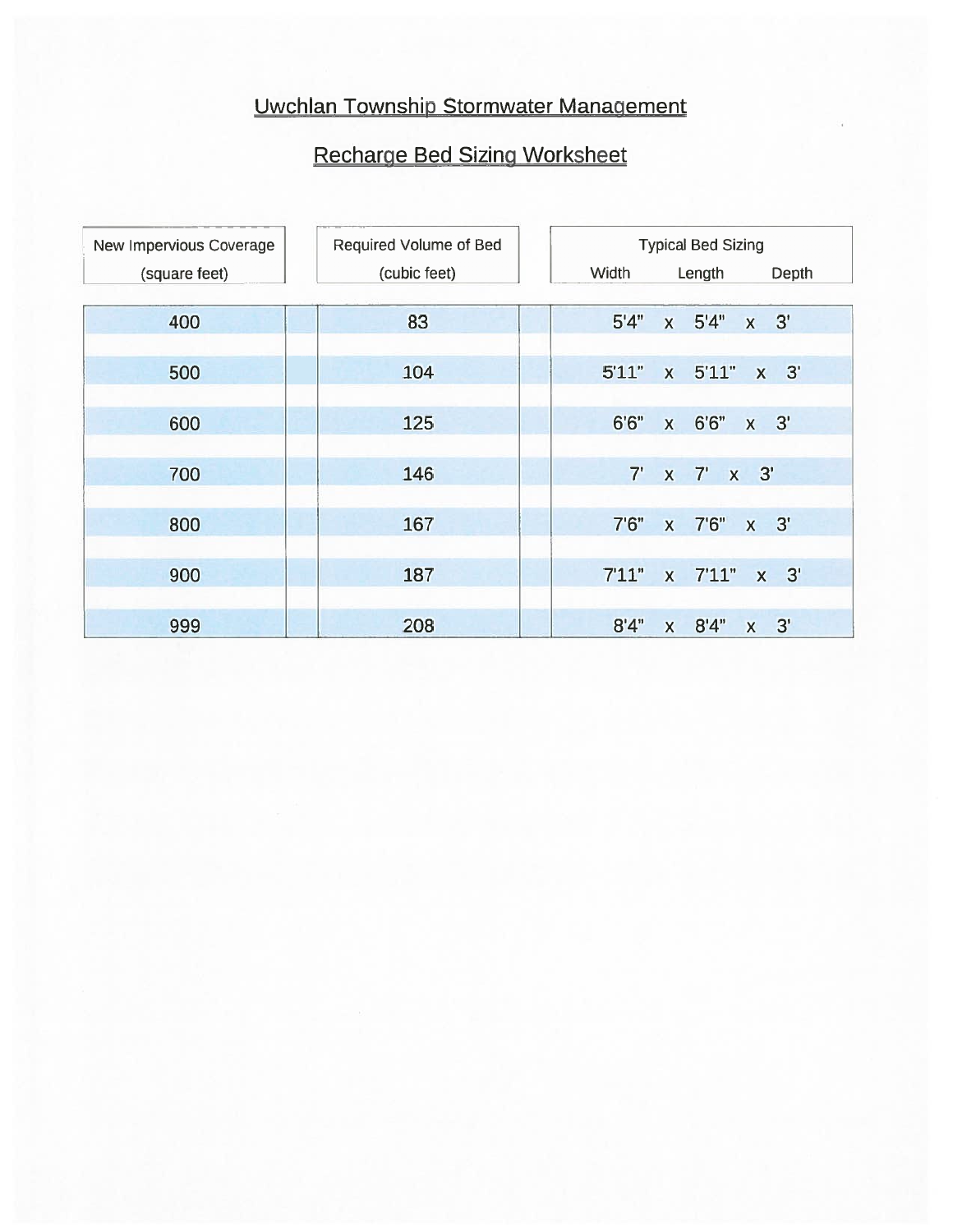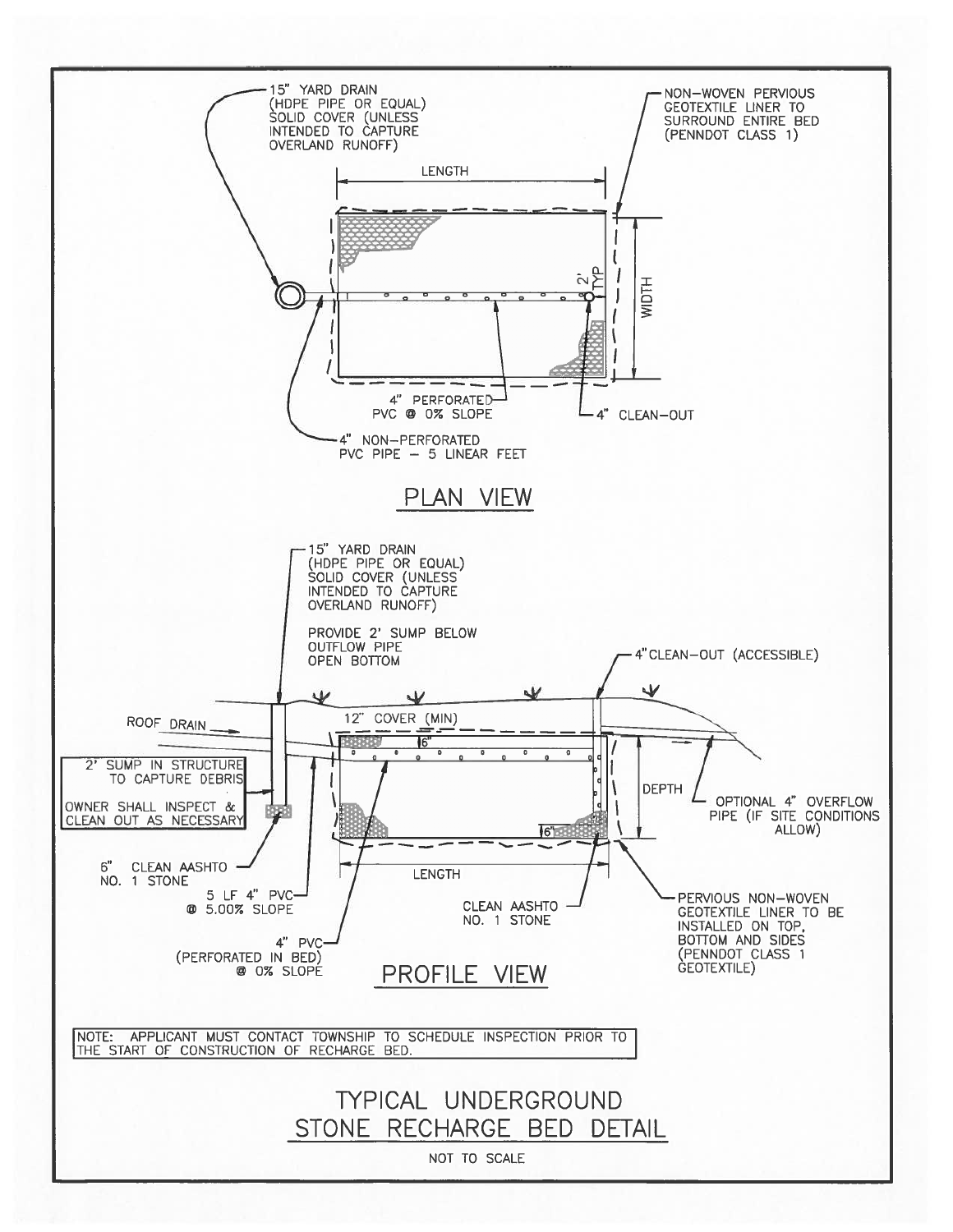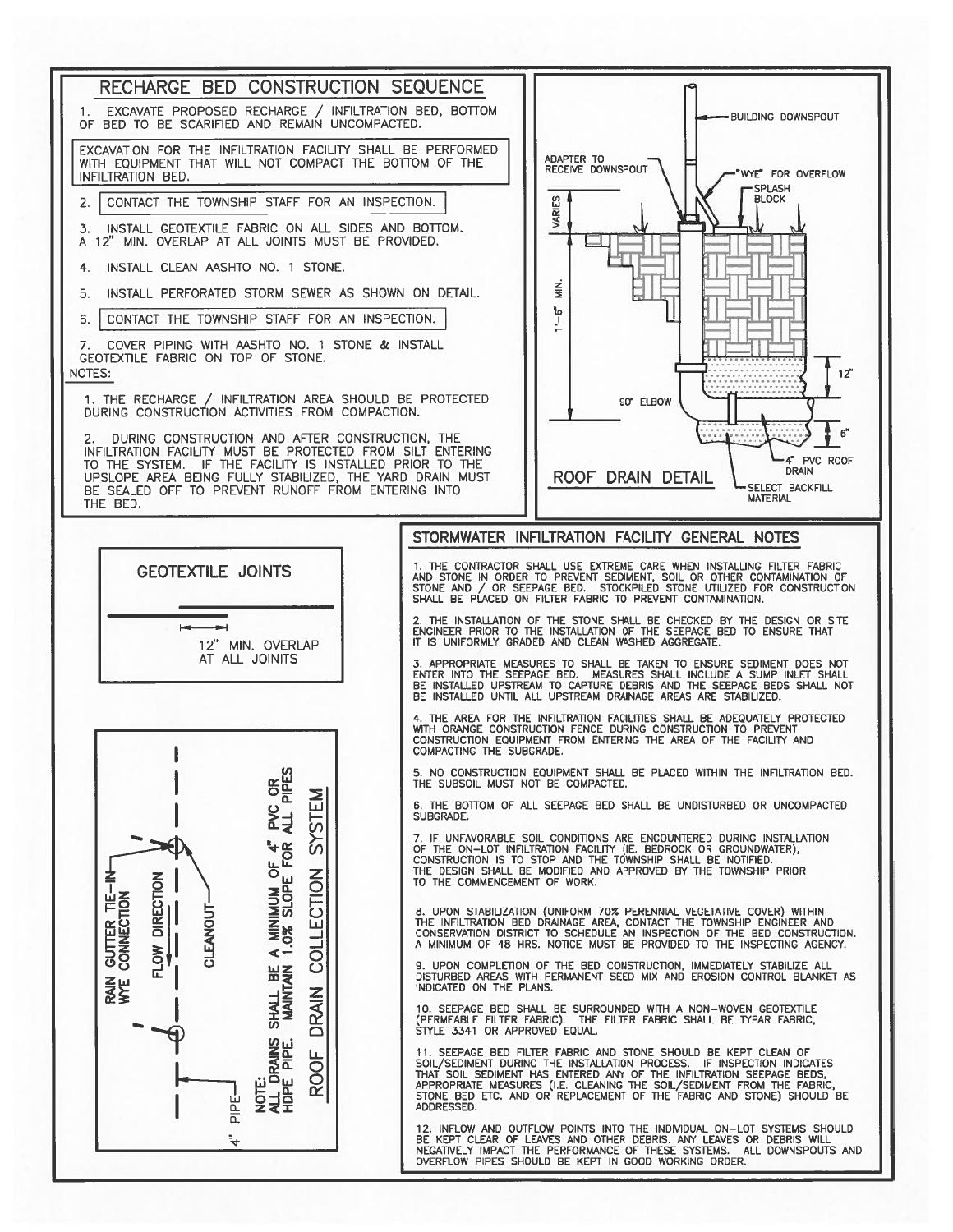

# *Uwchlan Township*  UWChlan TownShip<br>715 North Ship Road Exton, PA 19341<br>ph: 610.363.9450 avan unchlan.com *715 North Ship Road Exton, PA 19341*

 $\overline{\phantom{a}}$ *(office use only)*

# **PERMIT APPLICATION**<br>
STORMWATER<br>
PERMIT APPLICATION **STORMWATER PERMIT APPLICATION**

| Registration #: | <b>Email:</b> | Phone #:              |            | Address:                                                                                                                                                                                        | Name:                                                                                                      | <u>Contractor Information:</u> | Email:                                                   | Phone #:                                                       |                       | Address:                                               | Name:                                                                                                                                                            | <u>Occupant Information:</u>                                    | <b>Email:</b>                                                         | Phone #:                                                                  |                                                            | Address:                                        | Name:                                                                          | <b>Property Owner Information:</b> |                             | Job Site Location:                  |
|-----------------|---------------|-----------------------|------------|-------------------------------------------------------------------------------------------------------------------------------------------------------------------------------------------------|------------------------------------------------------------------------------------------------------------|--------------------------------|----------------------------------------------------------|----------------------------------------------------------------|-----------------------|--------------------------------------------------------|------------------------------------------------------------------------------------------------------------------------------------------------------------------|-----------------------------------------------------------------|-----------------------------------------------------------------------|---------------------------------------------------------------------------|------------------------------------------------------------|-------------------------------------------------|--------------------------------------------------------------------------------|------------------------------------|-----------------------------|-------------------------------------|
| Date:           |               | <b>Printed Name</b> : | Signature: | the owner to make this application as his/her authorized agent.  All work proposed and completed shall be<br>done in accordance with the Uwchlan Township Building Code as adopted and amended. | I hereby certify that the proposed work is authorized by the owner of record and I have been authorized by | <b>Permit Fee:</b>             | Signed<br>& Notarized Operations & Maintenance Agreement | SWM / Grading Plans & Calculations Report<br>Plot / Site Plans | Supporting Documents: | # of roof downspouts to be connected to recharge area: | $\Box$ YES $\Box$ NO ( <i>If no, prepared construc</i><br>Proposed dimensions of Recharge Bed area:<br>] NO (If no, prepared construction plan must be provided) | Will Twp SWM Simplified Approach design & construction be used: | <b>Construction Information:</b> (applicable to Residential Use only) | Zoning District:<br>Total lot % of<br>new & existing impervious coverage: | Total sq ft of<br>existing & proposed impervious coverage: | Total sq ft of<br>proposed impervious coverage: | Total sq ft of<br>Total sq ft of<br>existing impervious coverage:<br>property: | Lot / Impervi<br>ious Tabulation:  | <b>Project Description:</b> | <b>Residential</b> :<br>Commercial: |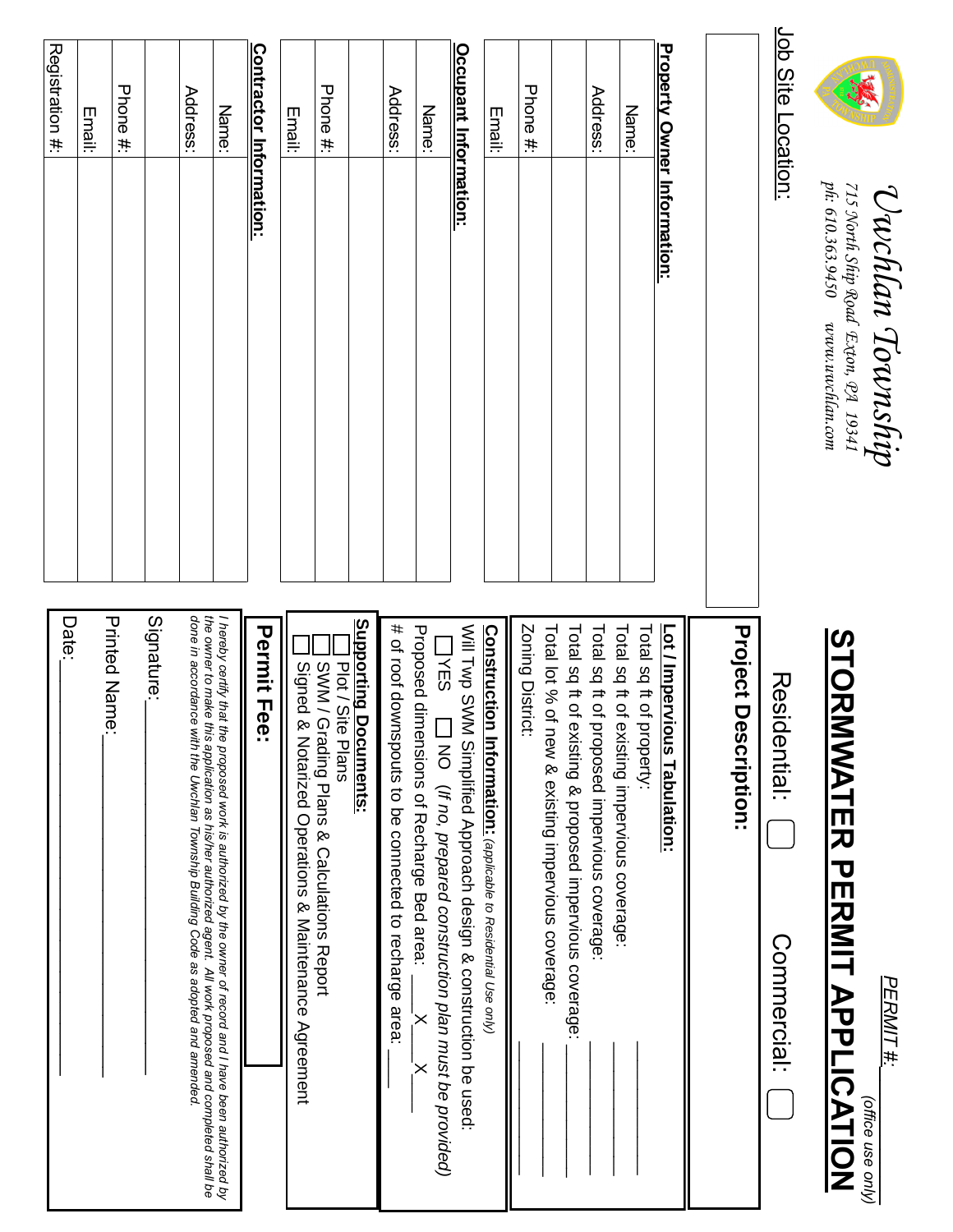#### Stormwater Management Recharge Bed- Township Approved Simplified Approach

#### Operation, Maintenance, and Inspection Plan and Agreement

It is the Landowner's responsibility to properly maintain Stormwater Best Management Practices (BMP's). It is also the Landowner's responsibility to inform future buyers of the function, operation, and maintenance needed for any BMP's on the property prior to the purchase of the property. The following maintenance agreemen<sup>t</sup> outlines the inspection and maintenance required, the responsibilities of the Landowner, and the rights of the Municipality in regards to the inspection and enforcement of the maintenance requirements.

The Operation, Maintenance, and Inspection Plan and Agreement must be signed, notarized, and submitted to the Municipality. Following approval of installation and signature of the Municipality, the Landowner must have the Agreement recorded at the Chester County Office of the Recorder of Deeds so that the Agreement will be applicable to future landowners. Proof of the recording must be provided to the Municipality prior to final inspection of the BMP.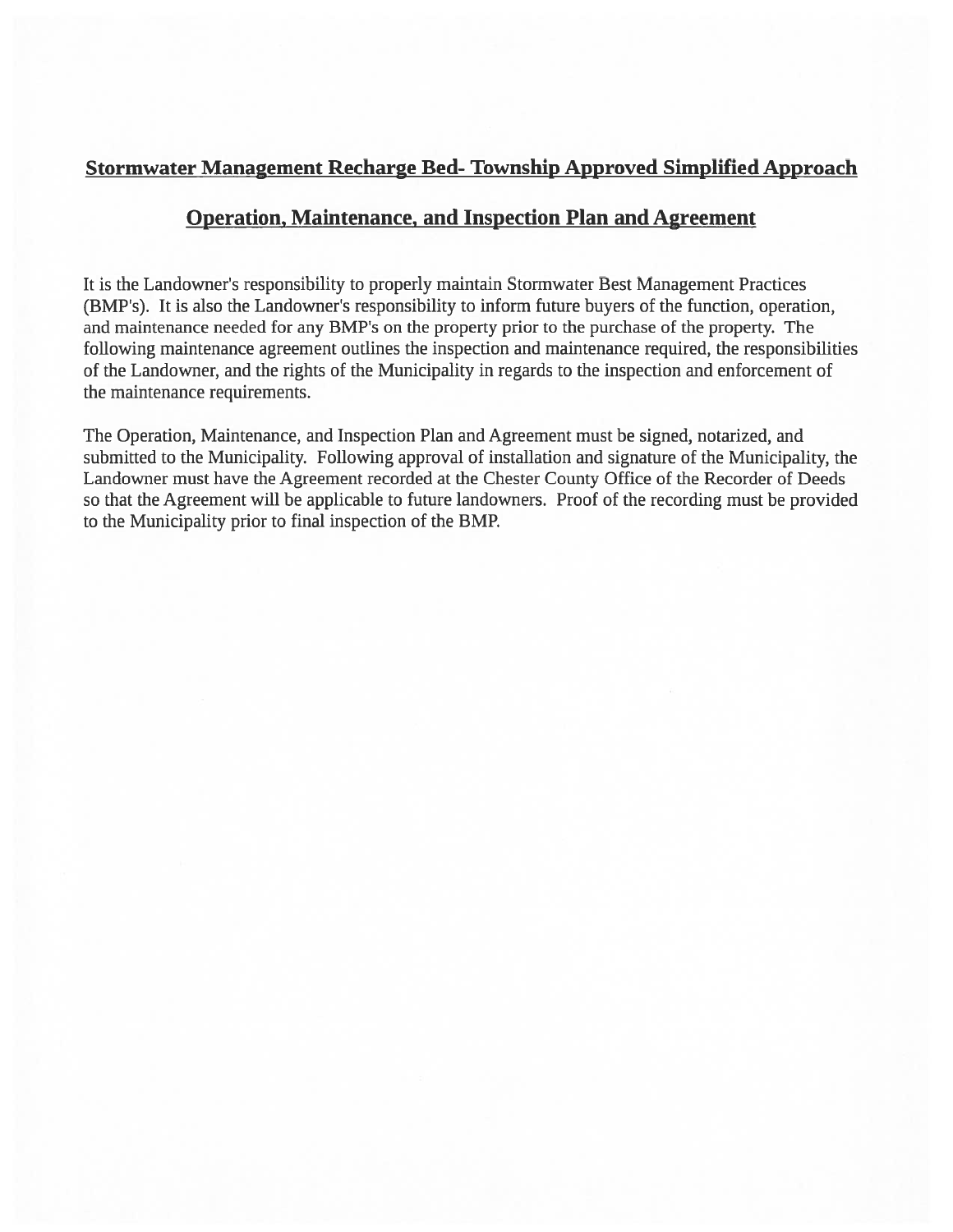# SIMPLIFIED APPROACH STORMWATER BEST MANAGEMENT PRACTICES OPERATION, MAINTENANCE, AND INSPECTION PLAN AND AGREEMENT THIS AGREEMENT, made and entered into this \_\_\_\_\_\_\_\_\_\_\_\_ day of , 20, by and between \_\_\_\_\_\_\_\_\_\_\_\_\_\_\_\_\_\_\_\_\_\_\_\_\_\_\_\_\_\_\_\_\_\_\_\_\_\_ recorded in the land records of Chester County, Pennsylvania, at Deed Book and Page \_\_\_\_\_\_

(hereinafter the "Landowner"), and Uwchlan Township, Chester County, Pennsylvania, (hereinafter "Municipality").

#### **WITNESSETH**

WHEREAS, the Landowner is the owner of certain real property by virtue of <sup>a</sup> deed of conveyance (hereinafter "Property"); and

WHEREAS, the Landowner recognizes that the stormwater managemen<sup>t</sup> best managemen<sup>t</sup> practices or BMPs (hereinafter referred to as "BMP" or "BMP(s)") located on the Property at

(address of Property where BMP is located) must be inspected and

maintained; and

WHEREAS, the Municipality and the Landowner, for itself and for its administrators, executors, successors, heirs, and assigns, agree that the health, safety, and welfare of the residents of the Municipality and the protection and maintenance of water quality require that on-site BMP(s) be constructed and maintained on the Property; and

WHEREAS, for the purposes of this Agreement, the following definitions shall apply:

BMP — "Best Management Practice;" activities, facilities, designs, measures or procedures used to manage stormwater impacts from land development, to protect and maintain water quality and ground water recharge and to otherwise meet the purposes of the Municipality's Stormwater Management Ordinance, including, but not limited to infiltration trenches, dry wells, bioretention, rain gardens, permeable paving, rain barrels and cisterns, etc. The BMP(s) are permanen<sup>t</sup> appurtenances to the Property; and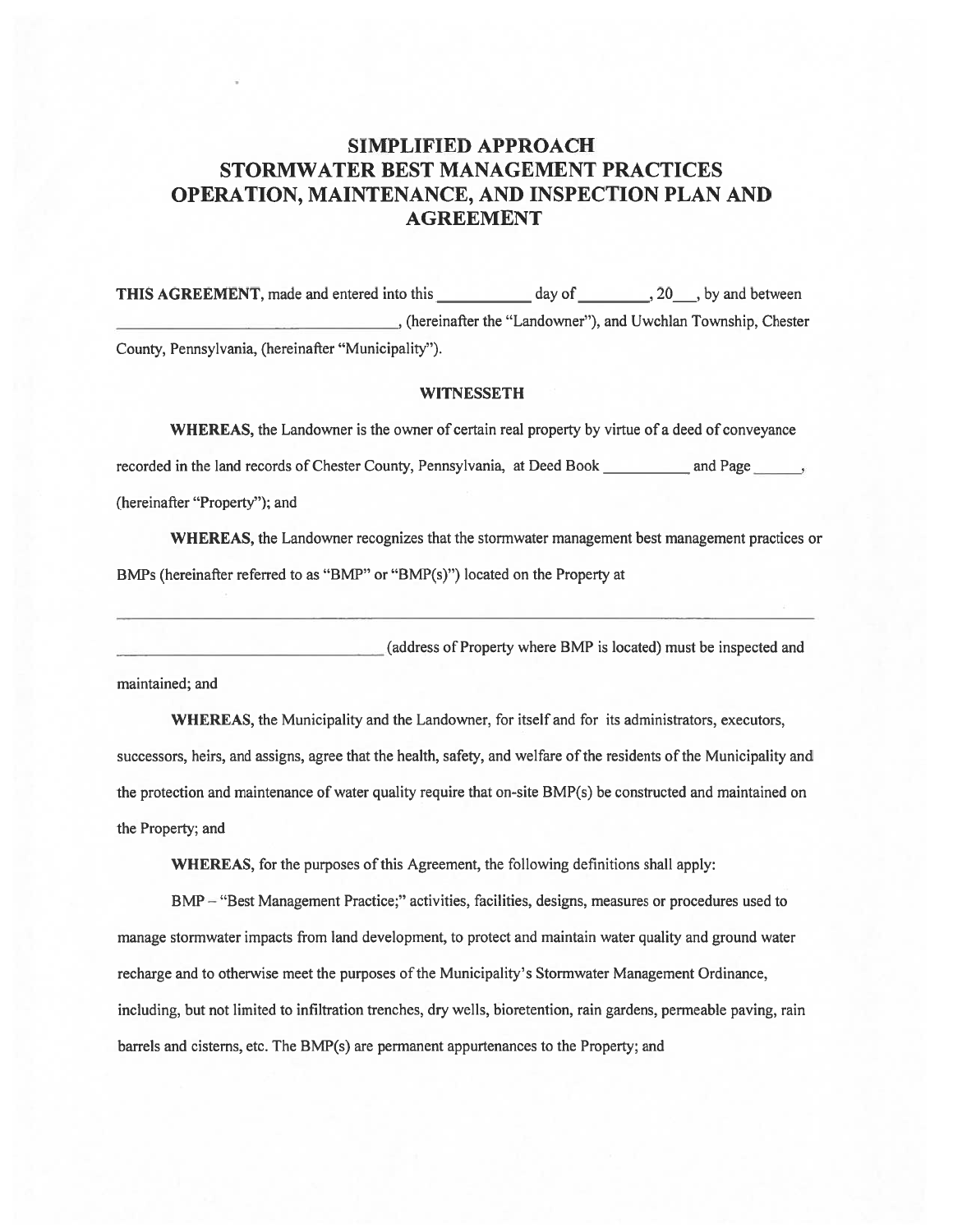Conveyance — As specifically identified in the Simplified Stormwater Management Site Plan (herein after "Plan"), <sup>a</sup> man-made, existing or proposed facility, structure or channel used for the transportation or transmission of stormwater from one place to another, including pipes, drainage ditches, channels and swales (vegetated and other), gutters, and like facilities or features. The conveyances identified in the Plan are permanen<sup>t</sup> appurtenances to the Property; and

WHEREAS, the Municipality requires that the BMP(s) and conveyances as shown on Plan and in accordance with the sizing calculations found on the Simplified Method Worksheet (herein after "Worksheet") be constructed by the Landowner; the BMP(s) shall further be maintained by the Landowner, its administrators, executors, successors, heirs, and assigns in accordance with the associated operation and maintenance requirements included herein. The Plan and Worksheet are attached hereto and incorporated herein together as Exhibit "A" hereto; and

WHEREAS, the Municipality requires that stormwater managemen<sup>t</sup> BMP(s) be constructed and adequately inspected, operated and maintained by the Landowner, its administrators, executors, successors, heirs, and assigns, in accordance with the following maintenance requirements:

#### 1. Dry Wells (aka Recharge Bed)

- a. Dry wells are to be inspected by the landowner at least four (4) times <sup>a</sup> year and after significant rainfalls, and debris, trash, sediment, and any other waste material need to be removed and disposed of at suitable disposal or recycling sites and in compliance with local, state, and federal waste regulations.
- b. For dry wells, gutters are to be regularly cleaned out and ensure that proper connections are maintained to facilitate the effectiveness of the dry well.
- c. The filter screen for downspouts or roof gutters which intercepts roof runoff and conveys it to the dry well must be cleaned and replaced as necessary.
- d. Dry wells that are damaged are to be fixed or replaced within two (2) weeks of being damaged.
- e. If an intermediate sump box exists in conjunction with <sup>a</sup> dry well, it must be cleaned out at least once per year.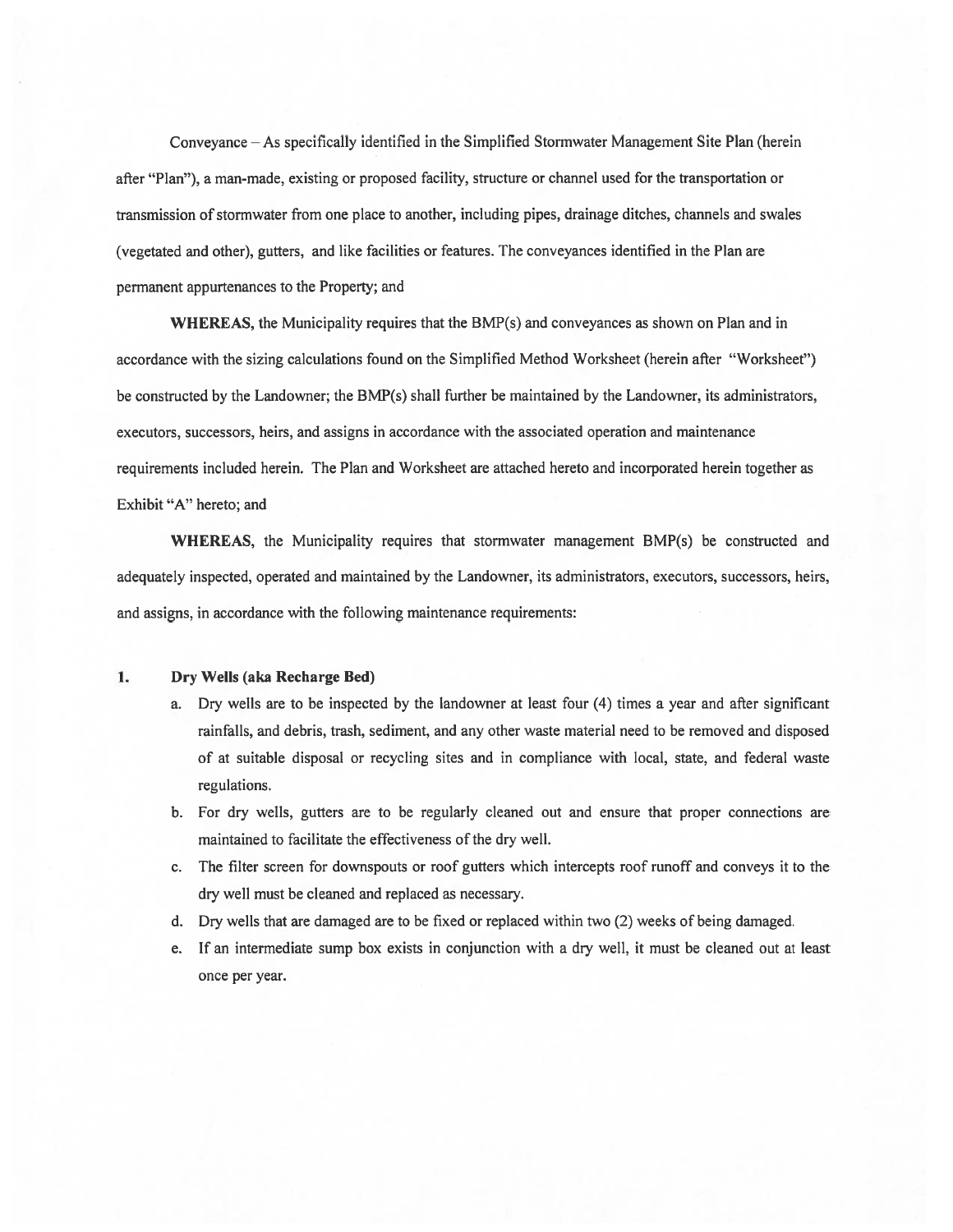NOW, THEREFORE, in consideration of the foregoing promises, the mutual covenants contained herein, and the following terms and conditions, the parties hereto, intending to be legally bound hereby, agree as follows:

I. The foregoing recitals to this Agreement are incorporated as terms ofthis Agreement and obligations of the Landowner as if fully set forth in the body of this Agreement.

2. The Landowner shall construct the BMP(s) in accordance with the specifications identified in the Plan and Worksheet.

3. The Landowner shall inspect, operate and maintain the BMP(s) as shown on the Plan in good working order acceptable to the Municipality and in accordance with the specific inspection and maintenance requirements outlined in this Agreement.

4. The Landowner hereby grants permission to the Municipality, its authorized agents and employees, to enter upon the Property from the public right-of-way or roadway, at reasonable times and upon presentation of proper identification, to inspect the BMP(s) whenever it deems necessary for compliance with this Agreement and the Municipality's Storrnwater Ordinance. Whenever possible, the Municipality shall notify the Landowner prior to entering the Property.

5. The Landowner acknowledges that, per the Municipality's Stormwater Ordinance, it is unlawful, without written approval of the Municipality, to:

- a. Modify, remove, fill, landscape, alter or impair the effectiveness of any BMP or conveyance that is constructed as part of the Plan;
- b. Place any structure, fill, landscaping, additional vegetation, yard waste, brush cuttings, or other waste or debris into a BMP or conveyance that would limit or alter the functioning of the BMP or conveyance;
- c. Allow the BMP or conveyance to exist in <sup>a</sup> condition which does not conform to the Plan or this Agreement; and
- d. Dispose of discharge, place or otherwise allow pollutants including, but not limited to, deicers, pool additives, household chemicals and automotive fluids to directly or indirectly enter any BMP or conveyance.

6. In the event the Landowner fails to operate and maintain the BMP(s) as shown on the Plan in good working order acceptable to the Municipality the Landowner shall be in violation ofthis Agreement and the Landowner agrees that the Municipality or its representatives may, in addition to and not in derogation or diminution of any remedies available to it under the Stormwater Ordinance or other statutes, codes, rules or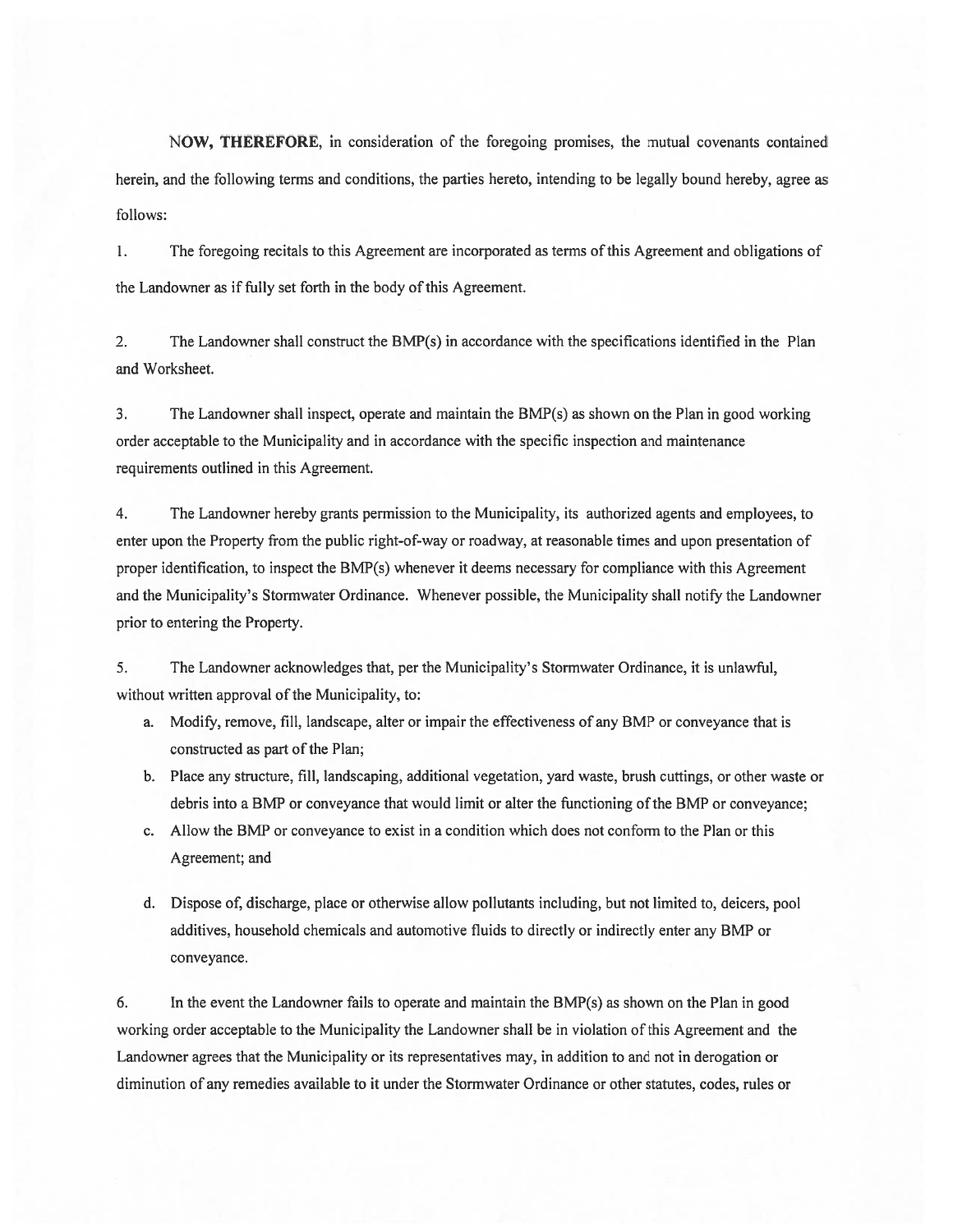regulations, or this Agreement, enter upon the Property and take whatever action is deemed necessary to maintain said BMP(s). It is expressly understood and agreed that the Municipality is under no obligation to maintain or repair said facilities, and in no event shall this Agreement be construed to impose any such obligation on the Municipality.

7. In the event the Municipality, pursuan<sup>t</sup> to this Agreement, performs work of any nature, or expends any funds in performance ofsaid work for labor, use of equipment, supplies, materials, and the like, the Landowner shall reimburse the Municipality for all expenses (direct and indirect) incurred within 30 days of delivery of an invoice from the Municipality. Failure of the Landowner to make prompt payment to the Municipality may result in enforcement proceedings, which may include the filing of <sup>a</sup> lien against the Property, which filing is expressly authorized by the Landowner.

8. The intent and purpose of this Agreement is to ensure the proper maintenance of the onsite BMP(s) by the Landowner; provided, however, that this Agreement shall not be deemed to create or effect any additional liability of any party for damage alleged to result from or be caused by stormwater runoff.

9. The Landowner, its executors, administrators, assigns, heirs, and other successors in interests, hereby release and shall release the Municipality, its employees, agents and designated representatives from all damages, accidents, casualties, occurrences or claims which might arise or be asserted against the Municipality and/or its said employees, agents or representatives, arising out of the construction, presence, existence, or maintenance ofthe BMP(s) either by the Landowner or Municipality. In the event that <sup>a</sup> claim is asserted or threatened against the Municipality, its employees, agents or designated representatives, the Municipality shall notify the Landowner and the Landowner shall defend, at his own expense, any claim, suit, action or proceeding, or threatened claim, suit, action or proceeding against the Municipality or, at the reques<sup>t</sup> ofthe Municipality, pay the cost, including attorneys' fees, of defense of the same undertaken on behalf of the Municipality. If any judgment or claims against the Municipality, its employees, agents or designated representatives shall be allowed, the Landowner shall pay all damages, judgments or claims and any costs and expenses incurred by the Municipality, including attorneys fees, regarding said damages, judgment or claims.

10. The Municipality may enforce this Agreement in accordance with its Stormwater Ordinance, at law or in equity, against the Landowner for breach of this Agreement. Remedies may include fines, penalties, damages or such equitable relief as the parties may agree upon or as may be determined by <sup>a</sup> Court of competent jurisdiction. Recovery by the Municipality shall include its reasonable attorneys fees and costs incurred in seeking relief under this Agreement.

II. failure or delay in enforcing any provision ofthis Agreement shall not constitute <sup>a</sup> waiver by the Municipality of its rights of enforcement hereunder.